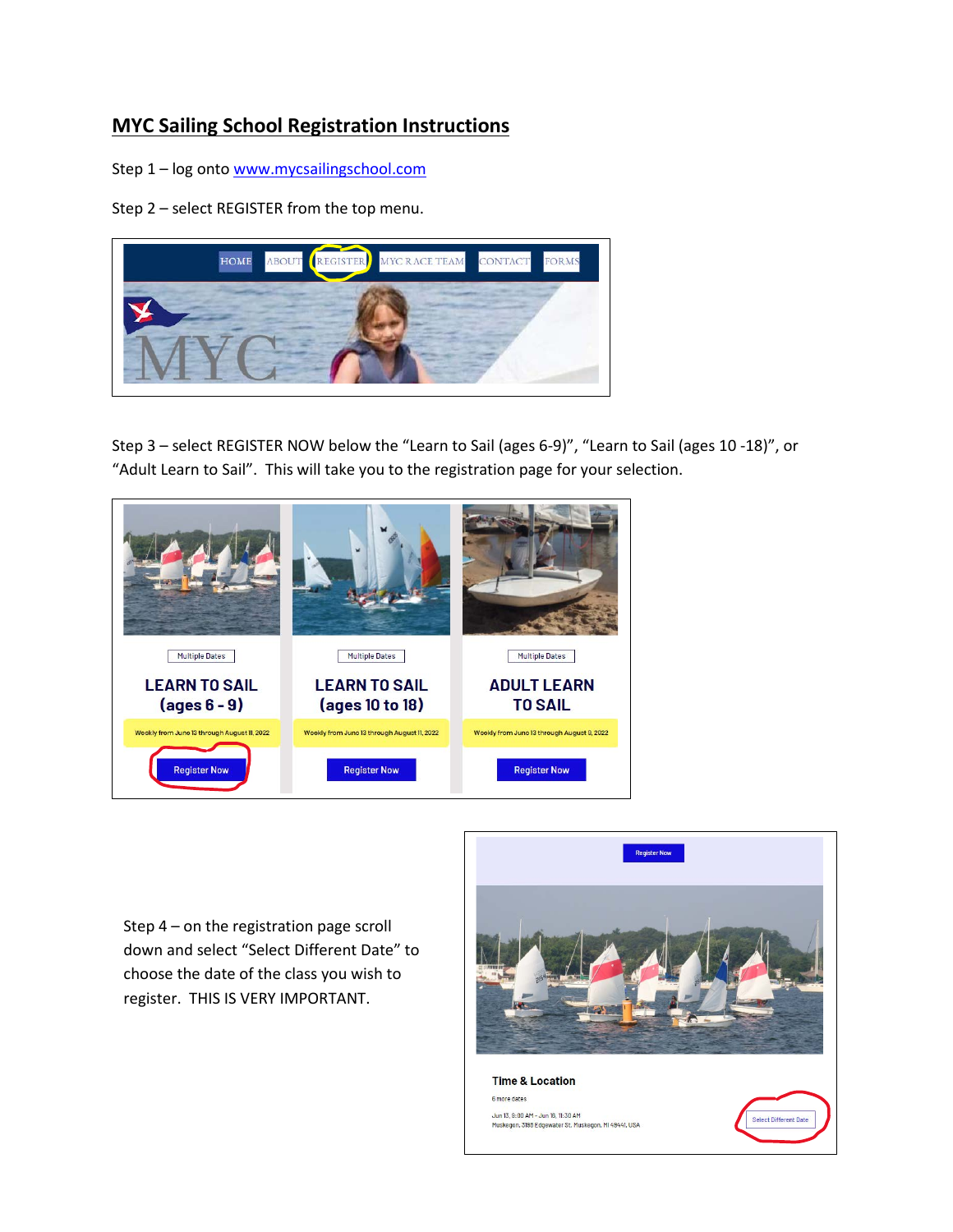Step 5 – select from the Time & Location options provided. The select "Done" and you will automatically be taken back to the registration page.

| Jun       |                                                                |             |
|-----------|----------------------------------------------------------------|-------------|
| 13        | Jun 13, 9:00 AM - Jun 16, 11:30 AM<br>Muskegon<br>Mon \$107.63 |             |
| 20<br>Mon | Jun 20, 9:00 AM - Jun 23, 11:30 PM<br>Muskegon<br>\$107.63     |             |
| 27        | Jun 27, 9:00 AM - Jun 30, 11:30 AM<br>Muskegon<br>Mon \$107.63 |             |
| Jul       |                                                                |             |
| 18        | Jul 18, 9:00 AM - Jul 21, 11:30 AM<br>Muskegon<br>Mon \$107.63 |             |
| 25        | Jul 25, 9:00 AM - Jul 28, 11:30 AM<br>Muskegon<br>Mon \$107.63 |             |
|           | Cancel                                                         | <b>Done</b> |

Step 6 – scroll down and confirm that the dates you selected are correct. If correct, continue to scroll to the bottom of the page to begin the purchase process. Select how many tickets (students you wish to sign up) and the fee will update. Once you have confirmed the cost proceed to checkout by selecting the blue "Checkout" button.

| <b>Time &amp; Location</b>                                                                                 |                              |                                                                                                                                                                                                                                                                                                                                                                                                      |                       |
|------------------------------------------------------------------------------------------------------------|------------------------------|------------------------------------------------------------------------------------------------------------------------------------------------------------------------------------------------------------------------------------------------------------------------------------------------------------------------------------------------------------------------------------------------------|-----------------------|
| 6 more dates<br>Jun 20, 9:00 AM - Jun 23, 11:30 PM<br>Muskegon, 3198 Edgewater St, Muskegon, MI 49441, USA |                              |                                                                                                                                                                                                                                                                                                                                                                                                      | Select Different Date |
| <b>About the Event</b>                                                                                     |                              |                                                                                                                                                                                                                                                                                                                                                                                                      |                       |
| Prams and Optis.                                                                                           |                              | An introduction to sailing, Young sailors will have fun with the basics of sailing. They will study wind directions, parts of<br>the boat, rigging, capsize and recovery, bailing, knots, points of sail, tacking, jibing, as well as basic boat care. Swimming,<br>games, and knot tying will all be part of this fun-focused introduction to sailing class. This class will be taught primarily in |                       |
| the Muskegon Yacht Club.                                                                                   |                              | Sailors should meet in the MYC Sailing School classroom. The MYC Sailing School is located in the building to the north of                                                                                                                                                                                                                                                                           |                       |
| Read More >                                                                                                |                              |                                                                                                                                                                                                                                                                                                                                                                                                      |                       |
| <b>Tickets</b>                                                                                             | Price                        | Quantity                                                                                                                                                                                                                                                                                                                                                                                             | Total                 |
| Learn to Sail (ages 6-9)                                                                                   | \$105<br>+\$2.63 Service fee | n                                                                                                                                                                                                                                                                                                                                                                                                    | \$O                   |
|                                                                                                            |                              | Total                                                                                                                                                                                                                                                                                                                                                                                                |                       |
|                                                                                                            |                              | <b>Checkout</b>                                                                                                                                                                                                                                                                                                                                                                                      |                       |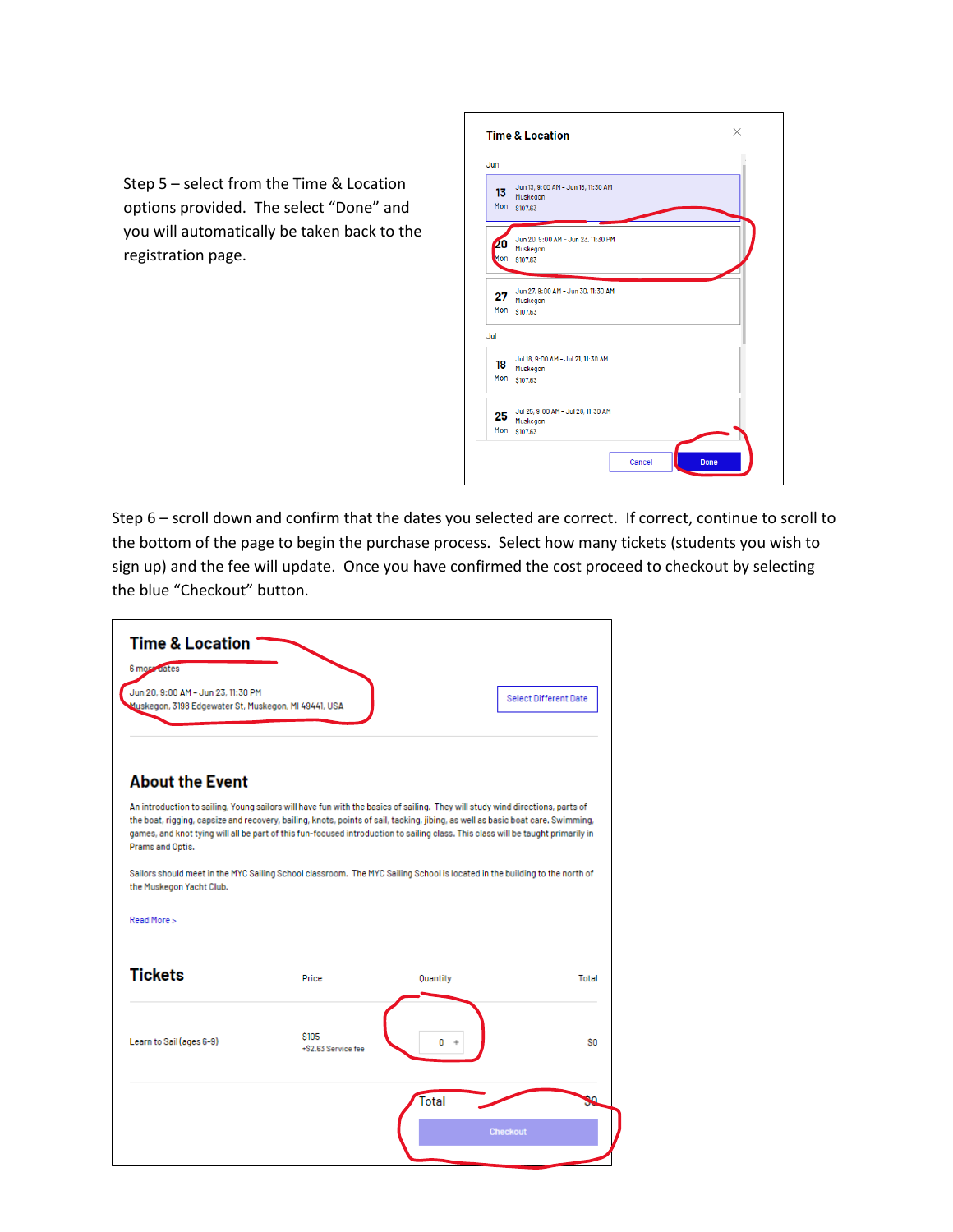Step 7 – You will now be at the student information page. Complete the first name, last name and email information. Then click "continue"

| *Student First Name | *Student Last Name | Enter coupon code                               |                         |
|---------------------|--------------------|-------------------------------------------------|-------------------------|
| *Email              |                    | LEARN TO SAIL (ages 6 -<br>9)                   |                         |
|                     |                    | Jun 20, 9:00 A 1 - Jun 23, 11:30 PM<br>Muskegon |                         |
|                     | <b>Continue</b>    |                                                 | Learn to Sail (age 6-9) |
|                     |                    | Price: \$105                                    |                         |
| 2. Tickets Details  |                    | Oty: 1                                          | \$105                   |
|                     |                    | Sub                                             | \$105                   |
|                     |                    | Service fee                                     | \$2.63                  |
| 3. Payment          |                    | Total                                           | S107.63                 |

Step 8 – Fill out the additional ticket details and select "continue".

| $\checkmark$ Add your details        |                    | Edit                                           | Time remaining: 17:46                   |         |
|--------------------------------------|--------------------|------------------------------------------------|-----------------------------------------|---------|
| john smith<br>jsmith@gmail.com       |                    |                                                | ○ Enter coupon code                     |         |
| 2. Tickets Details                   |                    |                                                | LEARN TO SAIL (ages 6 -<br>9)           |         |
| Ticket #1 - Learn to Sail (ages 6-9) | ᄉ                  | Jun 20. 9:00 AM - Jun 23. 11:30 PM<br>Muskegon |                                         |         |
| Same as buyer details                |                    |                                                | Learn to Sail (ages 6-9)<br>Price: S105 |         |
| *Student First Name                  | *Student Last Name |                                                | Oty: 1                                  | \$105   |
| john                                 | smith              |                                                | Subtotal                                | \$105   |
| *Fmail                               |                    |                                                | Service fee                             | \$2.63  |
| jsmith@gmail.com                     |                    |                                                | Total                                   | S107.63 |
| *Parent/Legal Guardian Name          |                    |                                                |                                         |         |
| *Phone Number                        |                    |                                                |                                         |         |
|                                      |                    |                                                |                                         |         |
| Secondary Phone Number               |                    |                                                |                                         |         |
|                                      |                    |                                                |                                         |         |